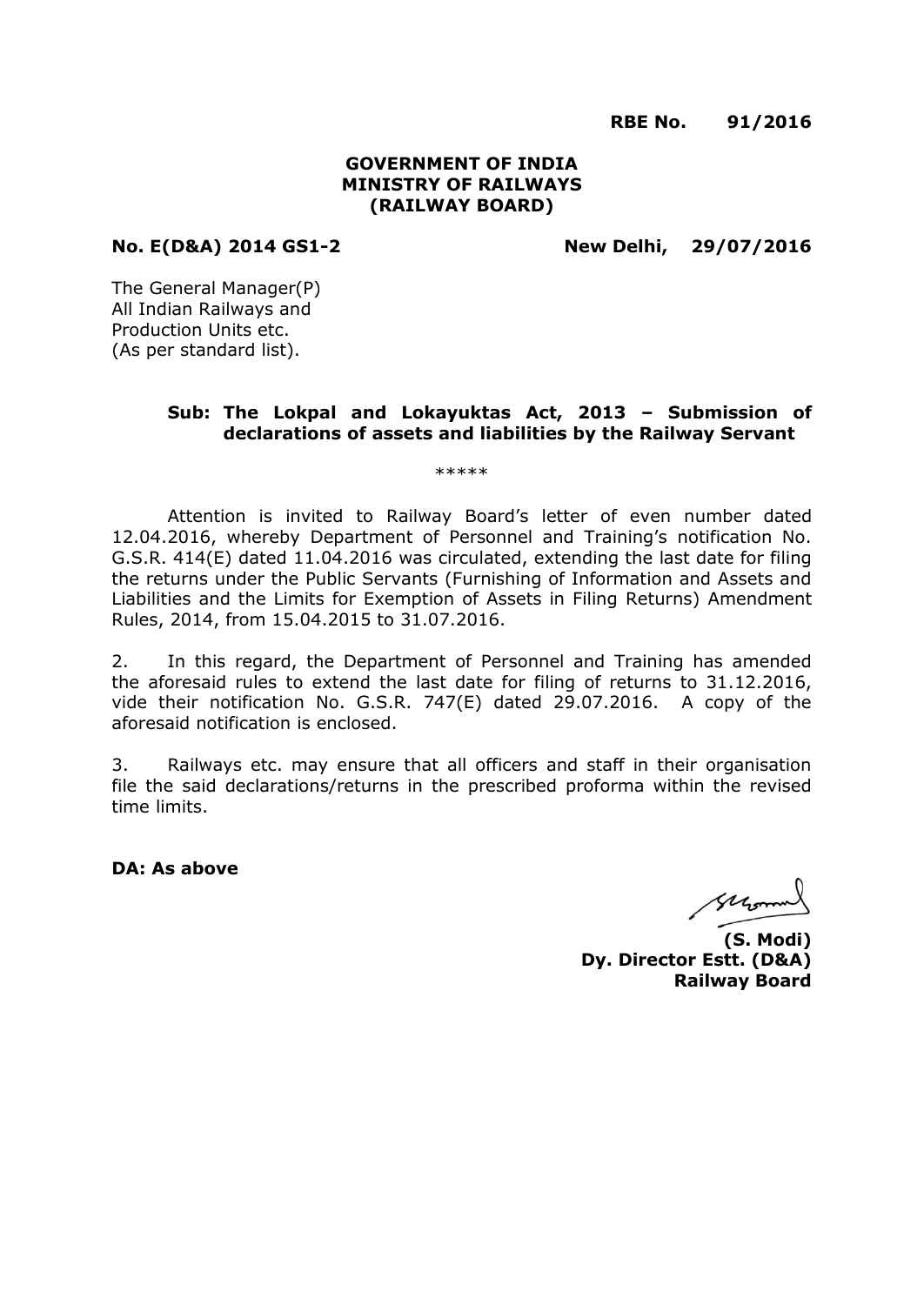**आरबीई सं. 91/2016**

**भारत सरकार रेल मंत्रालय (रेलवे बोर्ड)** 

**सं. ई(र्ी एण् र् ए) 2014 जीएस1-2 नई दिल् लग, दिनांक 29.07.2016**

महाप्रबंधक (कार्मिक) सभी भारतीय रेलें और उत्पादन इकाइयां आदि (मानक सूची के अनुसार).

# **ववषय : लोकपाल और लोकायक्ुत धिनिनयम, 2013 – रेल सेवकों द्वारा पररसंपत्ततयों और िेयताओं के बारे मेंघोषणा प्रसतत क ु रना**

आपका ध्यान रेलवे बोर्ड के दिनांक 12.04.2016 के समसंख्यक पत्र की ओर आकर्षित किया जाता है जिसके तहत कार्मिक तथा प्रशिक्षण विभाग दवारा दिनांक 11.04.2016 की अधिसूचना सं सा. का. नि. 414 (अ) को परिपत्रित किया गया था जिसमें लोक सेवक (सूचना और आस्तियों तथा दायित्वों की विवरणी देने तथा विवरणीयां फाइल करने में आस्तियों की छूट के लिए सीमाएं) नियम, 2014 के तहत घोषणा प्रस्तुत करने की अंतिम तिथि को 15.04.2016 से बढ़ाकर 31.07.2016 किया गया था.

2. इस सम्बन्ध में कार्मिक एवं प्रशिक्षण विभाग ने अधिसूचना सं सा. का. नि. 747 (अ) द्वारा उपरोक्त नियमों को संशोधित करते हुए उक्त नियमों के तहत घोषणा प्रस्तुत करने की अंतिम तिथि को 31.12.2016 कर दिया है. उक्त अधिसूचना की प्रति संलग्न है.

3. रेलें आदि यह सुनिश्चित करें कि उक्त घोषणाएँ /रिटर्न उनके संगठन के सभी अधिकारी और कर्मचारी निर्धारित फार्म में संशोधित समय-सीमा के भीतर जमा करें.

4. कृपया पावती दें।

संलग्नक: यथोक्त

 $z$  and  $z$  and

**(एस. मोिग)**  उप निदेशक स्था. (डी एण्ड ए) **रेलवे बोर्ड**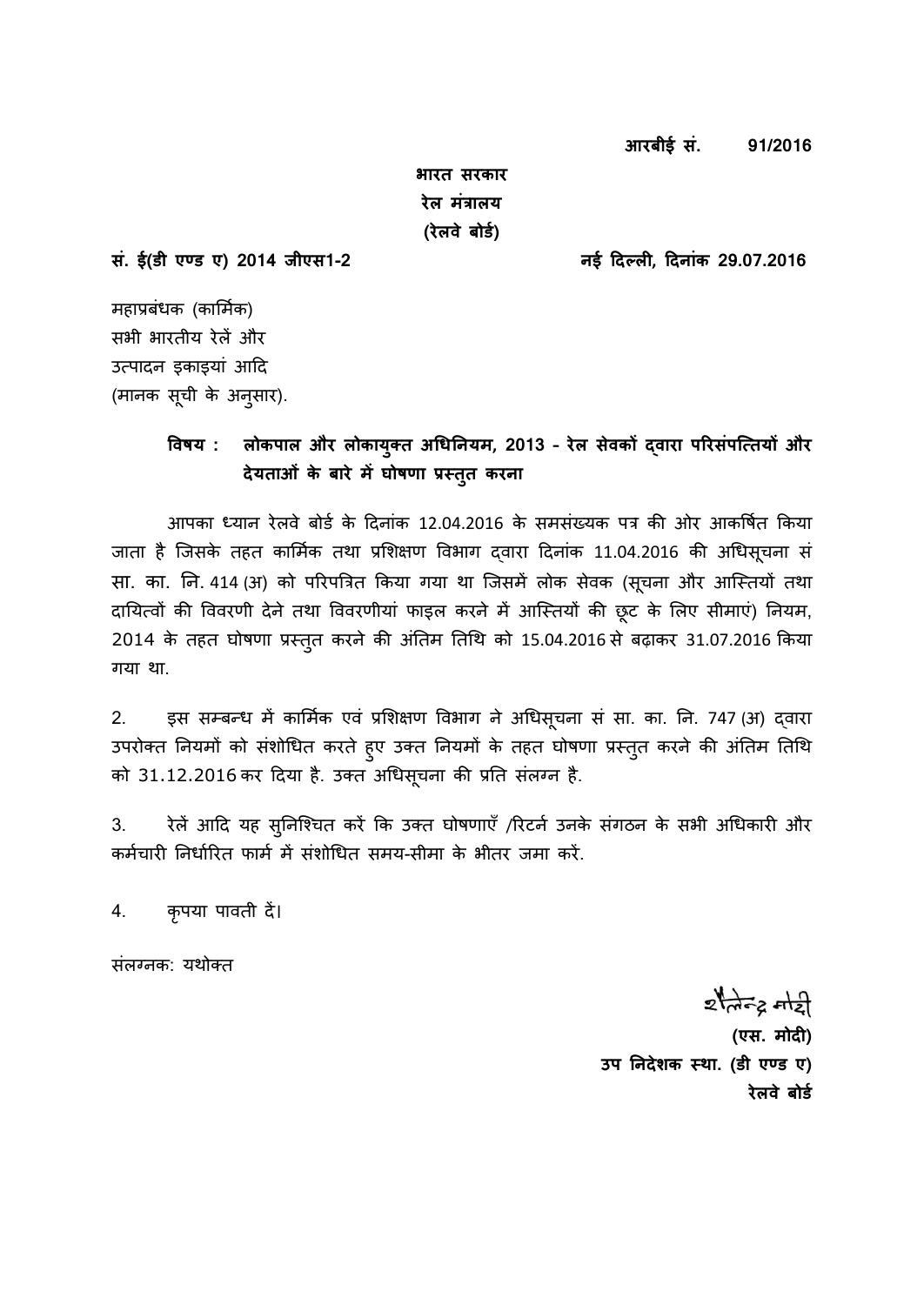रजिस्ट्री सं० डी० एल०-33004/99

REGD. NO. D. L.-33004/99



भाग II-खण्ड 3-उप-खण्ड (j)

**PART II-Section 3-Sub-section (i)** 

प्राधिकार से प्रकाशित PURLISHED RV AUTHORITY

| सं. 5261 | नई दिल्ली, शुक्रवार, जुलाई 29, 2016 ∕ श्रावण 7, 1938 |  |
|----------|------------------------------------------------------|--|
| No. 5261 | NEW DELHI, FRIDAY, JULY 29, 2016/SRAVANA 7, 1938     |  |

## कार्मिक, लोक शिकायत और पेंशन मंत्रालय

#### (कार्मिक और प्रशिक्षण विभाग) अधिसूचना

नई दिल्ली, 29 जुलाई, 2016

**सा.का.नि. 747(अ).—**केन्डीय सरकार, लोकपाल और लोकायुक्त अधिनियम, 2013 (2014 का 1) बी धारा 44 के साथ पठित धारा 59 बी उपधारा (2) के खंड (ट) और खंड (ड) के साथ पठित उपधारा (1) द्वारा प्रदत्त शक्तियों का प्रयोग करते हुए, लोक सेवक (सूचना और आस्तिर्गे तथा दायित्वों बी वार्षिक विवरणी देने तथा विवरणियां फाइल करने में आस्तियों बी छूट के लिए सीमाएं) नियम, 2014 का और संशोधन करने के लिए निम्नलिखित नियम बनारी है, अर्थात् :–

(1) इन नियमों का संक्षिप्त नाम लोक सेवक (सूचना और आस्तियों तथा दायित्वों बी वार्षिक विवरणी देने तथा विवरणियां  $1.$ फाइल करने में आस्तिर्गे बी छूट के लिए सीमाएं) दूसरा संशोधन नियम 2016 है ।

(2) ये राजपत्र में उनके प्रकाशन बी तारीख वो प्रवृत्त होंगे ।

2. लोक सेवक (सूचना और आस्तिरों तथा दायित्वों बी वार्षिक विवरणी देने तथा विवरणियां फाइल करने में आस्तिरों बी छूट के लिए रीमाएं) नियम, 2014 के नियम 3 के उपनियम (2) में,--

पहले परंतुक में "31 जुलाई, 2016 वो या उसके पूर्व" अंवों और शब्दों के स्थान पर, "31 दिसंबर, 2016 वो या (ক) उसके पूर्व" अंक और शब्द रखे जाएंगे;

(ख) दूसरे परंतुक में "31 जुलाई, 2016 वो या उसके पूर्व" अंवों और शब्दों के स्थान पर, "31 दिसंबर, 2016 वो या उसके पूर्व" अंक और शब्द रखे जाएंगे;

(ग) दूसरे परंतुक के पश्चात्, निम्नलिखित परंतुक अंत:स्थापित किया जाएगा, अर्थात्:--

"परंतु यह भी कि ऐसे लोक सेवक जिन्होंने उनवो लागू नियमों के उपबंधों के अधीन संपत्ति बी घोषणाएं, सूचना और वार्षिक विवरणियां फाइल कर री हैं, 31 दिसंबर, 2016 वो या उसके पूर्व, 31 मार्च, 2016 वो यथाविद्यमान पुनरीक्षित डोषणाएं, सूचना या, यथास्थिति, वार्षिक विवरणियां सक्षम प्राधिकानी वो फाइल करेंगे ।"

[फा. सं. 407/16/2016-एटीडी-IV(एल.पी.)]

जिश्नु बरुआ, संयुक्त सचिव

3787 GI/2016